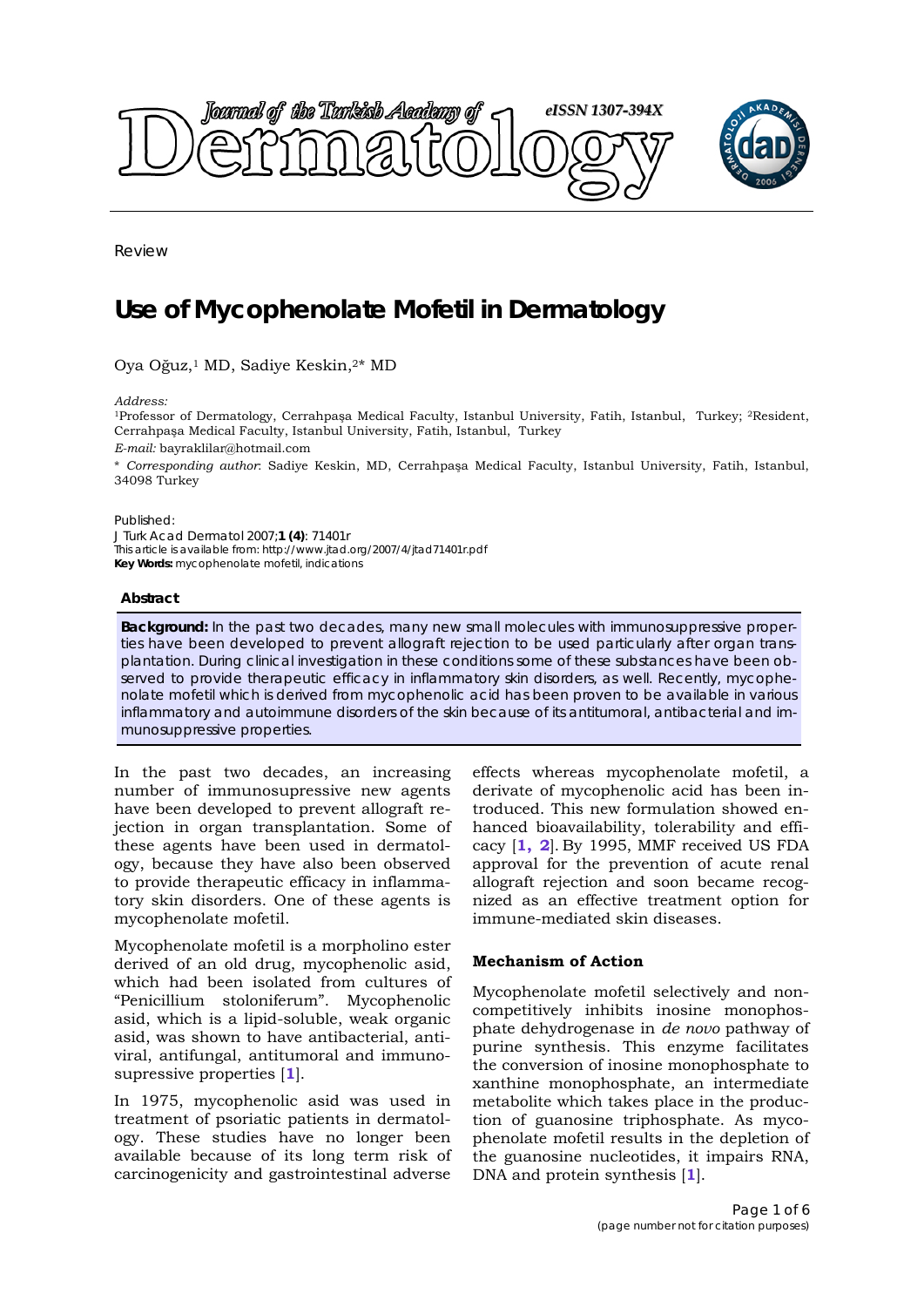The purine bases, adenosine and guanosine, may be synthesized through two pathways: *De novo* purine synthesis pathway, or hypoxanthine-guanine phosphoribosyl transferase salvage pathway. As the lymphocytes lack the salvage pathway, mycophenolate mofetil may selectively inhibit lymphocyte proliferation and antibody formation. Consequently the other cells were not influenced by mycophenolate mofetil.

Mycophenolate mofetil also prevents glycosylation of lymphocyte and monocyte glycoproteins that are involved in adhesion to endothelial cells. It may also inhibit the recruitment of leukocytes to sites of inflammation and impair antigen presentation [**1**].

## **Pharmacokinetics**

After oral ingestion, mycophenolate mofetil is hydrolyzed to its active metabolite, mycophenolic acid, by plasma esterases. Predominantly bound to albumin, mycophenolic acid has a bioavailability that approaches 94%. The peak concentration of the active metabolite that is obtained within 60-90 minutes after oral administration, undergoes hepatic conjugation to its inactive glucuronide form. Approximately 87% of the drug is excreted by urine, 6% by feces and the remainder undergoes enterohepatic recirculation. Beta glucuronidase, found within the epidermis and gastrointestinal tract, can convert inactive glucuronide form to active form [**1**].

# **Safety**

MMF is generally well tolerated. Compared to other immunosuppressants, such as methotrexate, azathioprine and cyclosporine, the lack of hepatonephrotoxicity with mycophenolate mofetil offers an important therapeutic advantage. The most common side-effects involve gastrointestinal (nausea, diarrhea, abdominal cramps, constipation, vomiting and anorexia) and genitourinary symptoms (urgency, frequency, dysuria, hematuria and sterile pyuria). These occur in up to 36% and 40% of cases. Other reported adverse events include neurologic (headache, tinnitus and insomnia), cutaneous (exanthematous eruptions, acne and pedal edema), cardiorespiratory (dyspnea, cough, chest pain, palpitations and hypertension) and metabolic (hypercholesterolemia, hyperglycemia, hypophosphatemia and hypo/hyperkalemia) reactions. Severe leukopenia has been reported to occur in less than 3% of patients treated with mycophenolate mofetil.

Infection rates with mycophenolate mofetil therapy are difficult to quantify in the dermatologic literature. Opportunistic infections occur in up to 40% of transplant patients treated with mycophenolate mofetil; however, the majority of these patients are also treated with other immunosuppressive agents. In addition to common bacterial and viral infections, patients are at increased risk for herpes simplex, herpes zoster, cytomegalovirus, candidiasis, cryptococcosis, aspergillosis, mucormycosis and *Pneumocystis carinii* pneumonia.

The long-term risk of carcinogenicity with mycophenolate mofetil remains controversial. In the dermatologic literature, few malignancies have been reported in patients receiving mycophenolate mofetil or its prodrug, mycophenolic acid. Lymphoproliferative disease or lymphoma developed in 0.4% -1% of patients receiving mycophenolate mofetil. Non-melanoma skin cancer occurred in 1.6%-4.2% of patients, while other types of malignancy appeared in 0.7% -2.1% of patients.

While there are no adequate studies on mycophenolate mofetil in pregnant women, the drug has been shown to be teratogenic in animals. Therefore, mycophenolate mofetil should be avoided during pregnancy (pregnancy risk C) [**1**].

# **Dosage**

The usual dose of mycophenolate mofetil ranges from 2-3g/day in adults. Mycophenolate mofetil should be administered as  $600$ mg/m<sup>2</sup> per dose every 12 hours in the pediatric population. In order to prevent a disease flare, many clinicians would consider tapering MMF slowly. Dose of MMF reductions should be considered in patients with severe renal impairment [**1**].

# **Clinical Uses**

There exist a considerable number of reports and concerning the availability of mycophenolate mofetil in various dermatological disorders. These conditions are demonstrated in **Table 1**.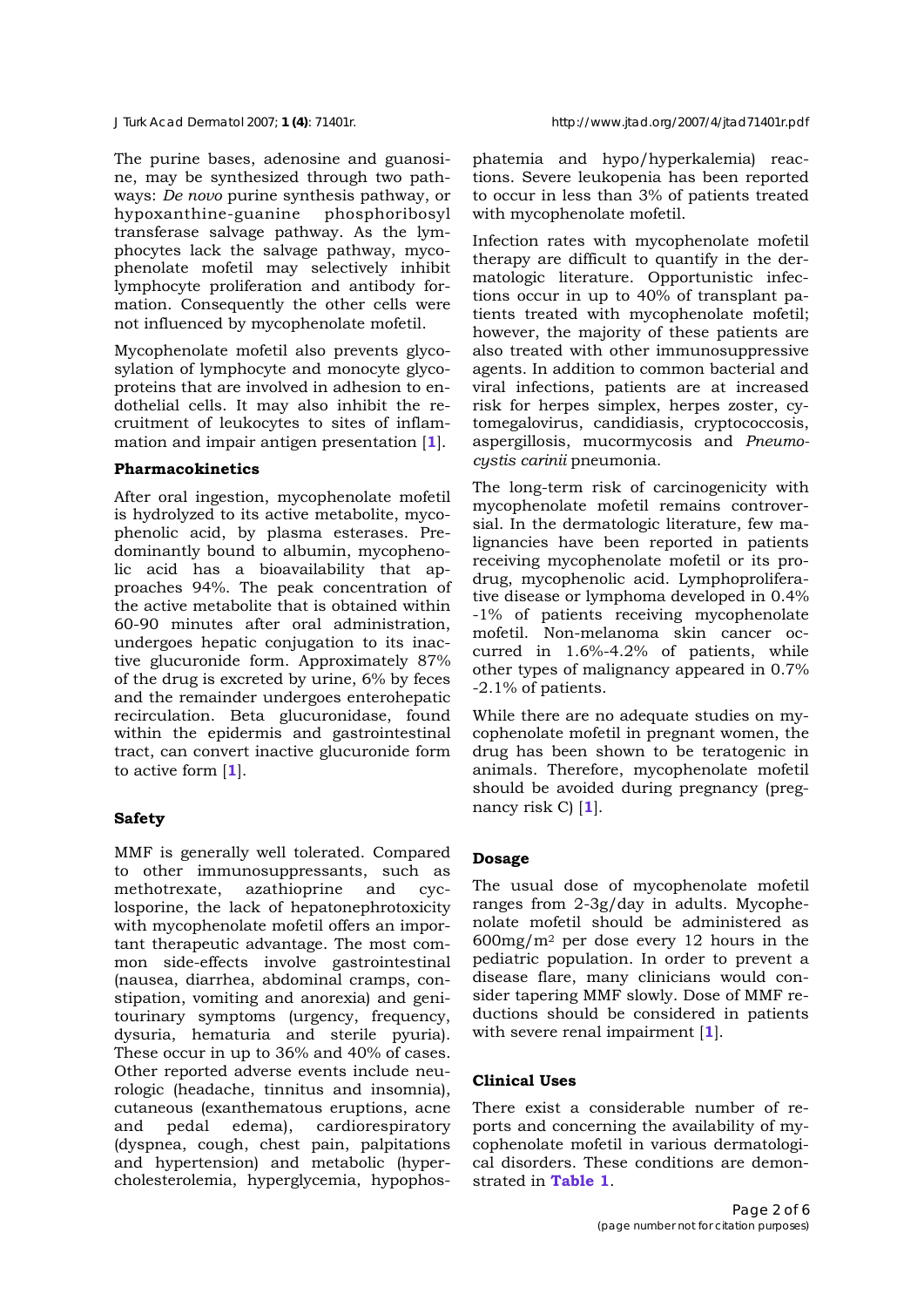**Table 1.** Dermatological Disorders in which Mycophenolate Mofetil may Exert Beneficial Effects

#### **Psoriasis**

## **Immunobullous diseases**

- Pemphigus vulgaris
- Pemphigus foliaceus
- Paraneoplastic pemphigus
- Bullous pemphigoid
- Epidermolysis bullosa acquisita
- Linear IgA disease

#### **Connective tissue disease**

- Systemic lupus erythematosus
- Discoid lupus erythematosus
- Dermatomyositis
- Wegener's granulomatosis
- Urticarial vasculitis
- Microscopic polyangiitis
- Takayasu's arteritis

**Lichen planus** 

#### **Pyoderma gangrenosum Idiopathic lobular panniculitis Dermatitis**

- Atopic dermatitis
- Dyshidrotic dermatitis
- Chronic actinic dermatitis

**Graft-versus-host disease Sarcoidosis Cutaneous Crohn's disease Cutaneous lymphoma**

#### **PSORIASIS**

Mycophenolate mofetil has been used in the treatment of psoriasis, since it suppressed pro-inflammatory cytokines and cytokines which stimulate keratinocyte proliferation and ICAM-1 (intercellular adhesion molecule-1) expression all of which are thought to be involved in the pathogenesis of psoriasis. Mycophenolate mofetil have been found more efficient especially in patients with chronic plaque psoriasis and erythrodermic psoriasis, while studies concerning results of treatment in pustular psoriasis are still lacking [**2**].

Mycophenolate mofetil was assessed in a clinical trial with 11 patients suffering from severe psoriasis. Oral mycophenolate mofetil was administered in doses of 1 g twice daily for 3 weeks and 0.5 g twice daily for 3 weeks. The clinical end point was a reduction in the psoriasis area and severity index (PASI). There was a reduction in PASI of 40% to 70% in 7 patients and of 25% to 39% in 3 patients within 3 weeks. After 6 weeks, there was a further improvement in

6 patients. The only side effect observed was muscle pain in 1 patient, which led to withdrawal from the study. The treatment was tolerated in all other patients without clinical and laboratory side effects. Thus, oral administration of 2 g mycophenolate mofetil per day has been shown to be safe and effective in the treatment of psoriasis [**3, 4, 5, 6**].

Because mycophenolate mofetil has been shown to provide therapeutic benefit in the treatment of rheumatoid arthritis, the drug was suggested to offer an alternative in the treatment of psoriatic arthritis. In a recent 10-week study, mycophenolate mofetil monotherapy (2 x 1 g daily) showed good tolerance and improvement in patients suffering from psoriatic arthritis [**2, 3, 4**].

Because adverse effects of cyclosporin, eight patients who had severe psoriasis were treated with mycophenolate mofetil where it has not been found as effective as cyclosporin, but suggested to be an alternative therapy in patients who could not tolerate cyclosporin because of its nephrotoxity [**2, 7**].

To summarize, mycophenolate mofetil is effective in the treatment of severe psoriasis, but more studies are still needed.

#### **IMMUNOBULLOUS DISEASES**

Oral mycophenolate mofetil was administered in 12 patients with pemphigus vulgaris, which had relapsed while they underwent treatment with azathioprine (1.5–2  $mg/kg$  daily) and prednisolone  $(2 \text{ mg/kg})$ daily). The patients received a combination therapy with mycophenolate mofetil (2 x1 g daily) and prednisolone (2 mg/kg daily). Eleven patients responded to the therapy and did not show any relapse of their disease, even after tapering the steroid dose. During the period of 9 to 12 months, none of the 11 patients showed recurrence of blistering lesions. Only 5 patients had mild gastrointestinal symptoms and 9 patients had mild lymphopenia [**3**].

In a patient with pemphigus vulgaris, mycophenolate mofetil (2 x1 g daily) led to a complete remission of skin lesions within 8 weeks, followed by a disease-free interval of 8 months during maintenance treatment [**2, 3**].

In 1996, the first report who has bullous pemphigoid that was treated with oral my-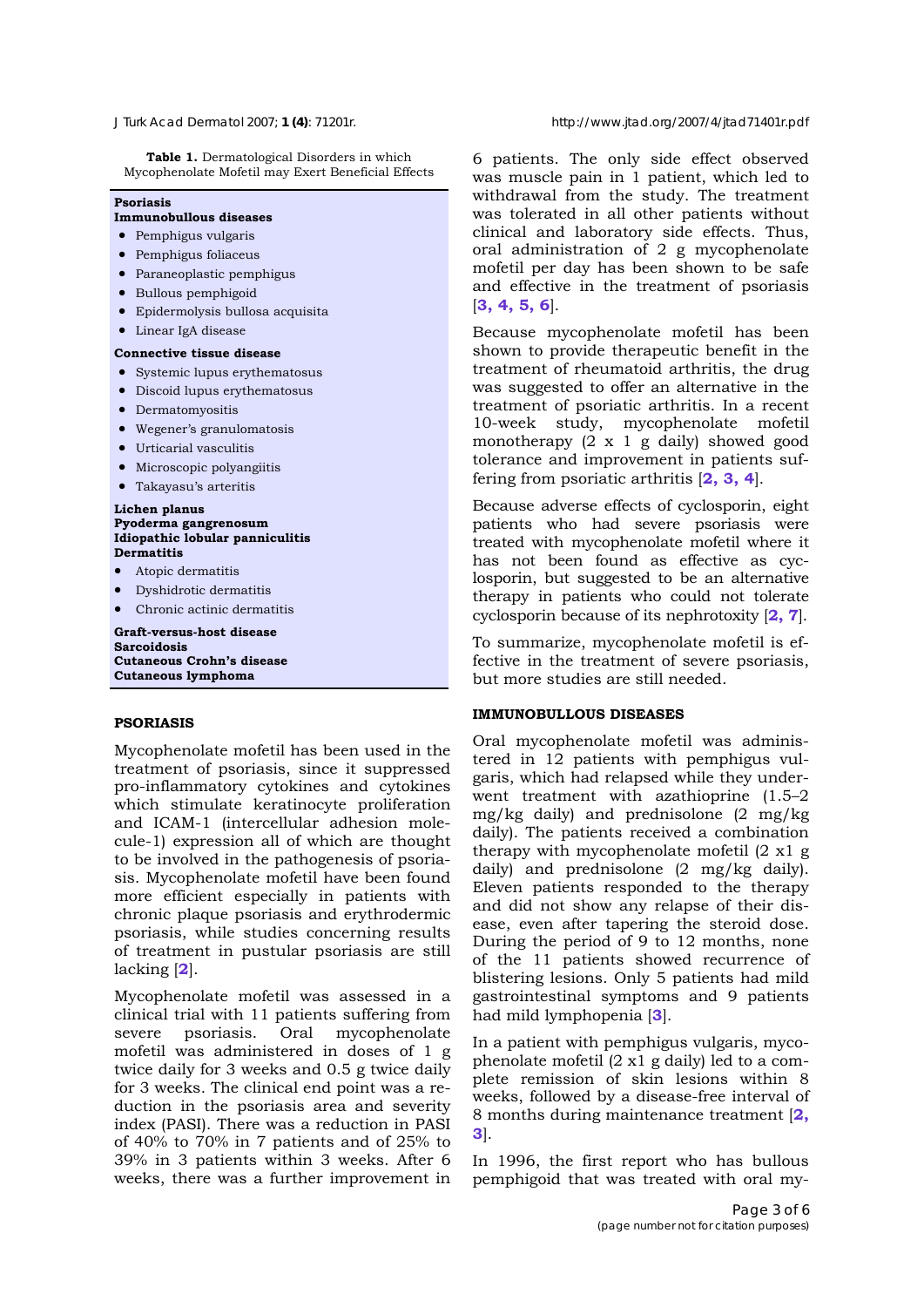cophenolate mofetil successfully has been demonstrated. After a 1-week treatment with 80 mg prednisolone daily, mycophenolate mofetil (2 x 1 g daily) was combined with prednisolone for 6 weeks and along with gradually tapered doses of prednisolone for a further 4 weeks, started as monotherapy for 10 months. During this treatment schedule no relapses occured [**1**].

Successful monotherapy with mycophenolate mofetil in bullous pemphigoid has been reported in two patients receiving 1 g mycophenolate mofetil twice daily. Resolution of the blisters was attained after 10 and 11 weeks, respectively, and there was no recurrence of blisters during 6 to 8 months of maintenance therapy [**2, 3**].

A patient with epidermolysis bullosa acquisita was successfully treated with mycophenolate mofetil. She received 1.5 g daily during the first week, 1 g daily for another 5 weeks, and 0.5 g for another 4 weeks. Thereafter, she was given 0.5 g mycophenolate mofetil every second day and remained without relapse of the disease for 6 months [**3**].

All these studies point out that mycophenolate mofetil is an effective agent and may be used in the treatment of immunobullous diseases.

## **CONNECTIVE TISSUE DISEASES**

The efficacy of MMF in systemic lupus erythematosus has been clearly validated. Moreover, the cutaneous lesions of subacute cutaneous lupus erythematosus, chronic discoid lupus erythematosus and lupus perniosis have responded to MMF therapy. In a study evaluating effectiveness of MMF in 10 patients who had systemic lupus erythematosus by Gaubitz *et al*, mycophenolate mofetil was given 1.5-2 gr daily to all patients and at the end of the study clinical healing have been achieved. Goya et al. have reported two patients who had palmoplantar discoid lupus erythematosus and were treated with mycophenolate mofetil successfully [**2, 10**].

Schanz et al. have reported two patients that had subacut cutaneous lupus erythematosus and were resistant to conventional therapy, but responded well to mycophenolate mofetil 2 gr/day [**11**].

Recently it has been reported to be effective

in dermatomyositis, especially erythema and heliotropic rash improved with mycophenolate mofetil.2 Other connective tissue disorders in which variable beneficial effects have been recorded are scleroderma, urticarial vasculitis, Takayasu's arteritis, microscopic polyangiitis, Wegener's granulomatosis, polyarteritis nodosa and Behçet's disease [**1**].

# **LICHEN PLANUS**

Mycophenolate mofetil has been used in some patients with lichen planus, since diffuse, hypertrophic, bullous and erosive forms of lichen planus are resistant to conventional therapy. 2gr daily mycophenolate mofetil was given to 2 patients with lichen planus that had diffuse and severely pruritic lesions and complete remission was achieved within 20 weeks [**2**].

# **PYODERMA GANGRENOSUM**

The management of pyoderma gangrenosum may be difficult and require prolonged treatment with systemic corticosteroids and/or other systemic immunosuppressants. There are some reports that have been shown that mycophenolate mofetil might be an effective treatment choice in pyoderma gangrenosum.

Mycophenolate mofetil 2 g daily was given in combination with prednisolone and cyclosporine (200 mg daily) in a 68-year-old female patient suffering from severe and resistant ulcers due to pyoderma gangrenosum on the calves. This condition was controlled to some degree and additional topical treatment with autologous thrombocytic growth factor led to improvement of granulation and complete healing after 12 weeks. The patient was still disease–free after 12 months [**3**].

In a 17-year-old male patient with severe recalcitrant pyoderma gangrenosum, healing was achieved with a combination of mycophenolate mofetil 2 g daily and cyclosporine (10 mg/kg daily), accompanied by negative-pressure dressings and split-skin grafts after 7 months of therapy. Complete remission was achieved after 10 months, and the doses of mycophenolate mofetil (2 x0.5 mg daily) and cyclosporine (150 mg daily) could be reduced [**3, 12**].

These case reports suggest that mycophe-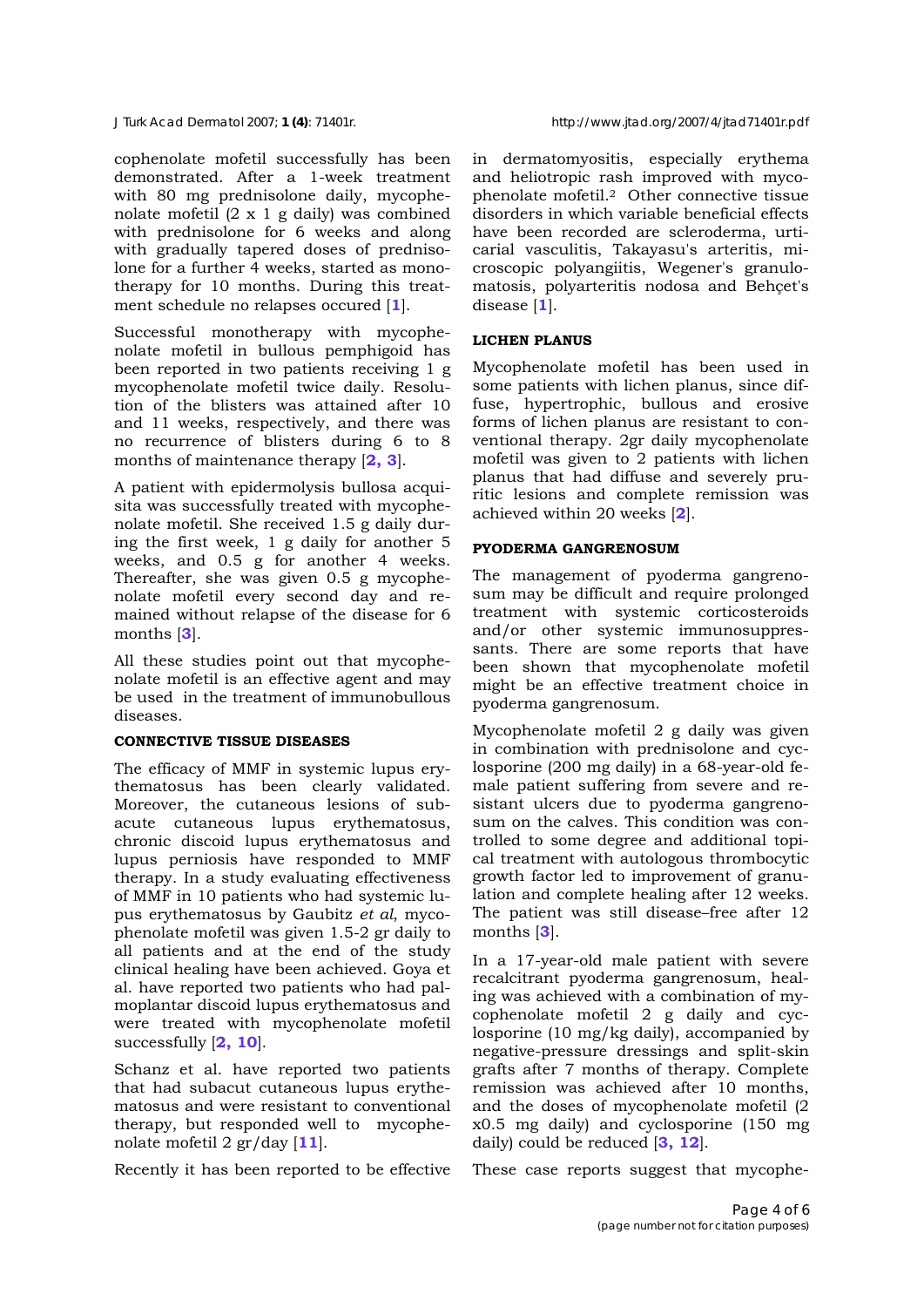nolate mofetil is an alternative as part of a immunosuppressive combination therapy with cyclosporine and corticosteroid or cyclosporine alone in severe recalcitrant pyoderma gangrenosum.

#### **ERYTHEMA NODOSUM**

A case with erythema nodosum who had not responded to potassium iodide, azathioprine and indomethacine was reported to improve with mycophenolate mofetil 1g / day. Complete remission was achieved within 3 months [**2**].

## **IDIOPATHIC LOBULAR PANNICULITIS**

Idiopathic lobular panniculitis often requires prolonged treatment with high doses of systemic corticosteroids and/or immunosuppressants, such as cyclosporine, cyclophosphamide, methotrexate, or azathioprine. Mycophenolate mofetil (2 x1 g daily) was given in combination with prednisolone (2 mg/kg daily) in three patients who had not responded to a combination of prednisolone (2 mg/kg daily) with azathioprine (1.5 mg/kg daily) or to methotrexate (50 mg daily). Resolution of lesions and normalization of inflammatory blood parameters were achieved within 2 weeks. After discontinuation of the steroid treatment and reduction of mycophenolate mofetil to 2 x0.5 g daily, there was no relapse observed during the follow-up of 6 to 10 months [**3**].

## **DERMATITIS**

Two patients with severe atopic eczema who had not responded to conventional topical treatment or to systemic treatment with oral steroids, psoralen plus ultraviolet A (PUVA) photochemotherapy, or cyclosporine were treated with mycophenolate mofetil (1 g b.i.d) monotherapy. Clinical healing was reached within 2 to 4 weeks. The treatment was continued for another 4 weeks and was tolerated without side effects. During a follow -up of 12 weeks, no relapse was seen [**2, 3**].

In another study, 10 patients with severe atopic eczema were treated with oral mycophenolate mofetil at an initial dose of 2x0.5 g daily during the first week and 1g. b.i.d within 11 weeks. Compared with the baseline, the median scores for disease severity (SCORAD index) improved by 68% during treatment with mycophenolate mofetil. The median serum immunoglobulin E level decreased significantly after 12 weeks [**3**].

In another study mycophenolate mofetil 2x1 g /day was given to 10 patients with atopic eczema in a month and then 0.5g b.i.d mycophenolate mofetil was given within 20 weeks. Compared with the baseline, the median scores for disease severity (SCORAD index) improved by 74% during treatment with mycophenolate mofetil [**1, 13**].But in some of the studies, mycophenolate mofetil has not been found effective in the treatment of atopic eczema [**14**].

A patient with relapsing dyshidrotic eczema within corticosteroid therapy and was resistant to other therapeutic modalities including PUVA was treated with mycophenolate mofetil (1.5 mg b.i.d). Complete improvement was achieved within 4 weeks. The dose was reduced to 2 g/day and maintained for 12 months without recurrence of the eczema and therapy-related side effects [**2, 3**].

# **URTICARIA**

Since mycophenolate mofetil has been found to be effective in some patients with atopic eczema, 9 patients with urticaria who were resistant to antihistaminic agents and oral steoid, were treated with mycophenolate mofetil 2 g daily and pruritus was reduced and lesions were cleaned within 12 weeks. As a result, it has been concluded that mycophenolate mofetil may be used in patients with chronic idiopathic urticaria that is resistant to other conventional treatment, but more controlled studies are needed [**15**].

## **CHRONIC ACTINIC DERMATITIS**

Two patients with chronic actinic dermatitis who did not respond to conventional therapies including topical steroids, prednisolone, PUVA, azathioprine and cyclosporin and developed side effects, were treated with mycophenolate mofetil 1 and 2 g daily. After 6 weeks clinical improvement was observed. Consequently mycophenolate mofetil should be considered as an alternative treatment to conventional therapies for refractory chronic actinic dermatitis [**2, 16**].

## **GRAFT-VERSUS-HOST DISEASE (GVHD)**

Especially in pediatric ages, mycophenolate mofetil is an agent that can be selected in the treatment of GVHD. It is reported that mycophenolate mofetil and UVA-1 combina-